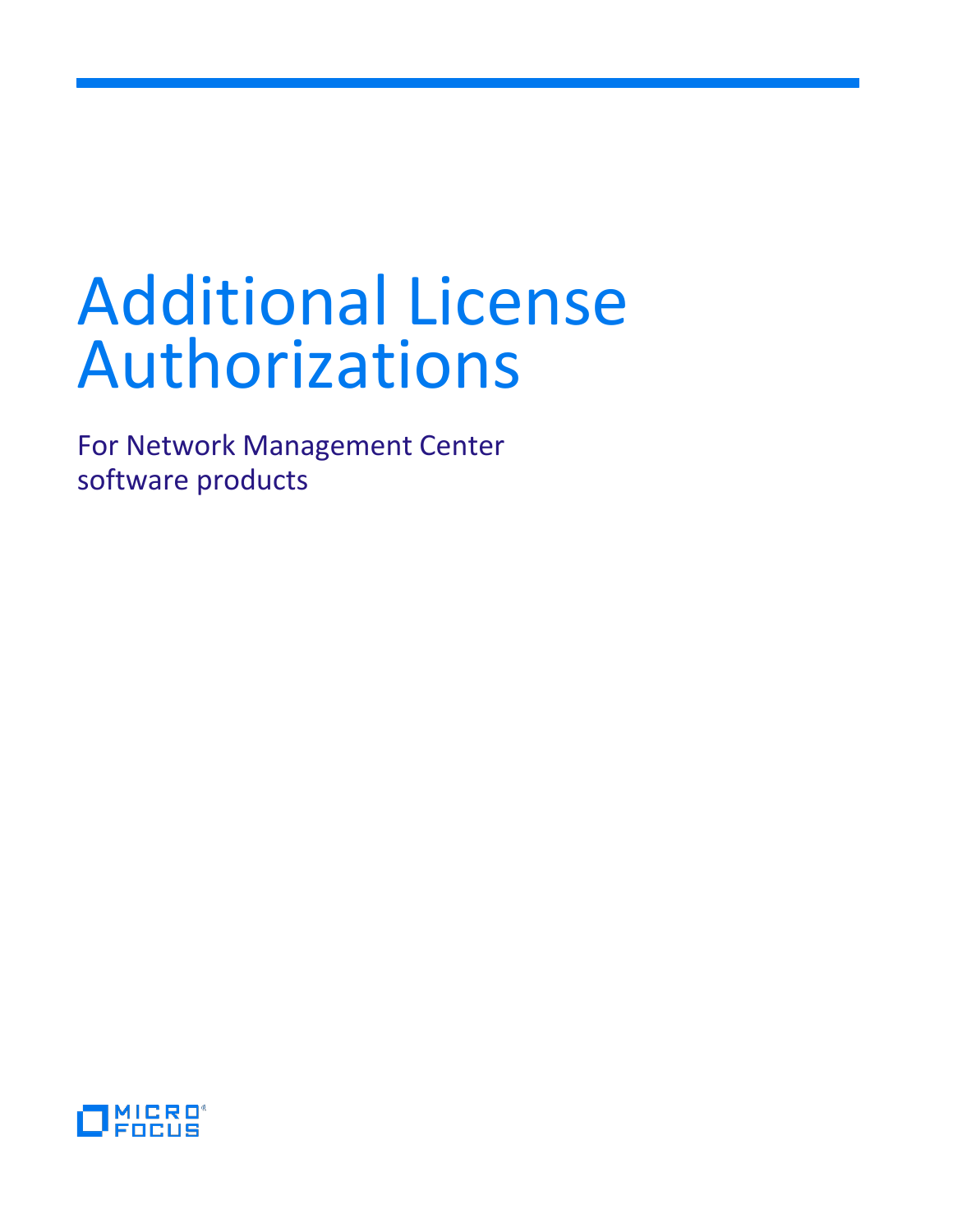# **Products and suites covered**

| <b>Products</b>                                                                                                                                                             | E-LTU or E-<br>Media available <sup>*</sup> | <b>Perpetual License</b><br>Non-production<br>use category ** | <b>Term License</b><br>Non-production<br>use category (if<br>available) |
|-----------------------------------------------------------------------------------------------------------------------------------------------------------------------------|---------------------------------------------|---------------------------------------------------------------|-------------------------------------------------------------------------|
| Intelligent Management Center for Network Node Manager i<br>(previously called HPE Intelligent Management Center for HPE Network<br>Node Manager i)                         | Yes                                         | Class 1                                                       | Class 3                                                                 |
| Network Automation (previously called HPE Network Automation)                                                                                                               | Yes                                         | Class 2 ***                                                   | Class 3                                                                 |
| Network Automation Premium Edition (previously called HPE Network<br><b>Automation Premium Edition)</b>                                                                     | Yes                                         | Class 1                                                       | Class <sub>3</sub>                                                      |
| Network Automation Ultimate Edition (previously called HPE Network<br><b>Automation Ultimate Edition)</b>                                                                   | Yes                                         | Class 1                                                       | Class 3                                                                 |
| Network Node Manager i (previously called HPE Network Node Manager<br>i)                                                                                                    | Yes                                         | Class 2                                                       | Class 3                                                                 |
| Network Node Manager i Advanced (previously called HPE Network<br>Node Manager i Advanced)                                                                                  | Yes                                         | Class 2                                                       | Class 3                                                                 |
| Micro Focus Network Node Manager i Premium Edition (previously<br>called HPE Network Node Manager i Premium Edition)                                                        | Yes                                         | Class 1                                                       | Class 3                                                                 |
| Micro Focus Network Node Manager i Ultimate Edition (previously called<br>HPE Network Node Manager i Ultimate Edition)                                                      | Yes                                         | Class 1                                                       | Class 3                                                                 |
| Network Node Manager i Smart Plug-in for IP Telephony<br>(previously called HPE Network Node Manager i Smart Plug-in for IP<br>Telephony)                                   | Yes                                         | Class <sub>2</sub>                                            | Class 3                                                                 |
| Network Node Manager i Smart Plug-in for MPLS<br>(previously called HPE Network Node Manager i Smart Plug-in for MPLS)                                                      | Yes                                         | Class <sub>2</sub>                                            | Class 3                                                                 |
| Network Node Manager i Smart Plug-in for IP Multicast<br>(previously called HPE Network Node Manager i Smart Plug-in for IP<br>Multicast)                                   | Yes                                         | Class 2                                                       | Class 3                                                                 |
| Network Node Manager i Smart Plug-in for Network<br>(previously called HPE Network Node Manager i Smart Plug-in for<br>Network)                                             | Yes                                         | Class 2                                                       | Class 3                                                                 |
| Network Node Manager i Smart Plug-in for Performance<br>(previously called HPE Network Node Manager i Smart Plug-in for<br>Performance)                                     | Yes                                         | Class <sub>2</sub>                                            | Class 3                                                                 |
| Network Node Manager i Smart Plug-in Network Engineering Toolset<br>(previously called HPE Network Node Manager i Smart Plug-in Network<br><b>Engineering Toolset)</b>      | Yes                                         | Class 2                                                       | Class 3                                                                 |
| Network Node Manager i Smart Plug-in Performance for Metrics<br>(previously called HPE Network Node Manager i Smart Plug-in<br>Performance for Metrics)                     | Yes                                         | Class 2                                                       | Class 3                                                                 |
| Network Node Manager i Smart Plug-in Performance for Traffic<br>(previously called HPE Network Node Manager i Smart Plug-in<br>Performance for Traffic)                     | Yes                                         | Class 2                                                       | Class 3                                                                 |
| Network Node Manager i Smart Plug-in Performance for Quality<br>Assurance (previously called HPE Network Node Manager i Smart Plug-in<br>Performance for Quality Assurance) | Yes                                         | Class 2                                                       | Class 3                                                                 |
| Network Node Manager i Integration Enablement<br>(previously called HPE Network Node Manager i Integration Enablement)                                                      | Yes                                         | Class 2                                                       | Class 3                                                                 |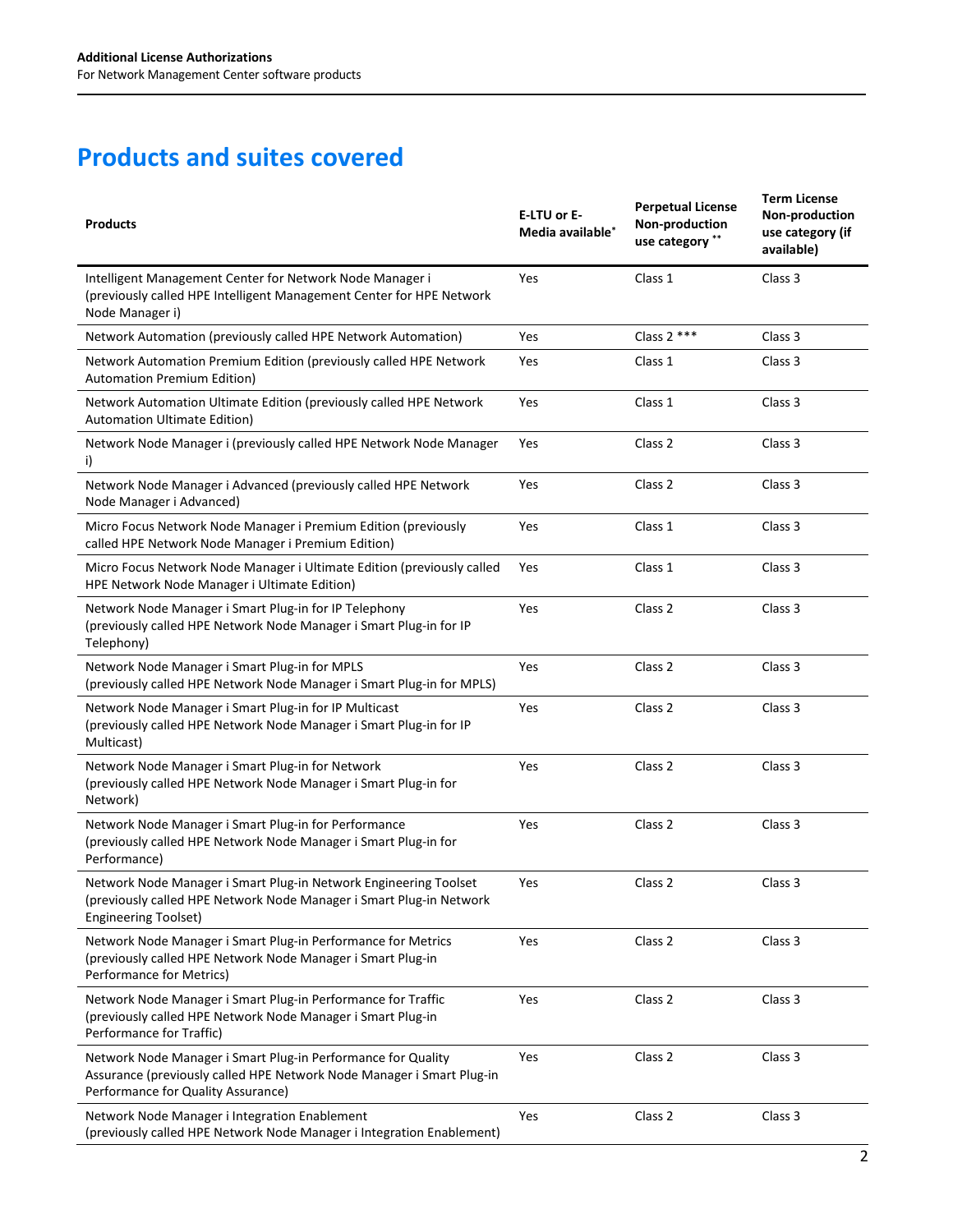For Network Management Center software products

| <b>Products</b>                                                                                                                           | E-LTU or E-<br>Media available* | <b>Perpetual License</b><br><b>Non-production</b><br>use category ** | <b>Term License</b><br><b>Non-production</b><br>use category (if<br>available) |
|-------------------------------------------------------------------------------------------------------------------------------------------|---------------------------------|----------------------------------------------------------------------|--------------------------------------------------------------------------------|
| Network Node Manager i Integration Module for NetCool<br>(previously called HPE Network Node Manager i Integration Module for<br>NetCool) | Yes                             | Class <sub>2</sub>                                                   | Class 3                                                                        |
| Network Node Manager i Software Developer Toolkit<br>(previously called HPE Network Node Manager i Software Developer<br>Toolkit)         | Yes                             | Class <sub>2</sub>                                                   | Class 3                                                                        |

| <b>Suites</b>                                                                                                                        | E-LTU or E-<br>Media available | <b>Perpetual License</b><br>Non-production<br>use category ** | <b>Term License</b><br>Non-production<br>use category (if<br>available) |
|--------------------------------------------------------------------------------------------------------------------------------------|--------------------------------|---------------------------------------------------------------|-------------------------------------------------------------------------|
| Network Operations Management Suite Express Edition (previously<br>called HPE Network Operations Management Suite Express Edition)   | Yes                            | Class 1                                                       | Class 3                                                                 |
| Network Operations Management Suite Premium Edition (previously<br>called HPE Network Operations Management Suite Premium Edition)   | Yes                            | Class 1                                                       | Class 3                                                                 |
| Network Operations Management Suite Ultimate Edition (previously<br>called HPE Network Operations Management Suite Ultimate Edition) | Yes                            | Class 1                                                       | Class 3                                                                 |

\* Any product sold as E-LTU or E-Media shall be delivered electronically regardless of any contrary designation in a purchase order.<br>\*\* Non-production use rights, if any, can be found at **software.microfocus.com/legal/soft** 

All The Network Automation family of products which were Generally Available on Micro Focus's price list up until December 2009 are deemed Class 1 products.

# **Definitions**

Capitalized terms not otherwise defined in this ALA document are defined in the governing agreement.

| Term                      | <b>Definition</b>                                                                                                                                                                                                                                                                                                  |
|---------------------------|--------------------------------------------------------------------------------------------------------------------------------------------------------------------------------------------------------------------------------------------------------------------------------------------------------------------|
| <b>Base Template</b>      | Means an amount of NNM ISPI Points required for specific NNM ISPIs to be operational at a basic level.<br>The specific amount varies depending on the specific NNM iSPI. More NNM iSPI Points are required for<br>these NNM iSPIs to be fully functional to provide services such as data collection and analysis. |
| <b>Clustered Computer</b> | Means a group of servers or other resources that act like a single system and enable high availability and<br>in some cases, load balancing and parallel processing.                                                                                                                                               |
| Cold Standby System       | Means a standby non-production system which is NOT up and running. If the production system breaks<br>down, or needs to be taken out of service, you are required to switch on and start the Cold Standby<br>System in order to take over for the production system.                                               |
| Core                      | Means the Server side component of software. Is typically complemented by an Agent component.                                                                                                                                                                                                                      |
| Device or Dev             | Means an addressable entity, physical or virtual, including but not limited to router, switch, bridge, hub,<br>server, PC, laptops, handheld device or printer that resides within the range defined for interrogation<br>and asset tracking.                                                                      |
| E-LTU and E-Media         | Means products which are electronically delivered only, and as such any reference to FOB Destination or<br>delivery methods that are stated on your purchase order other than electronic shall be null and void with<br>respect to these E-LTU or E-Media products.                                                |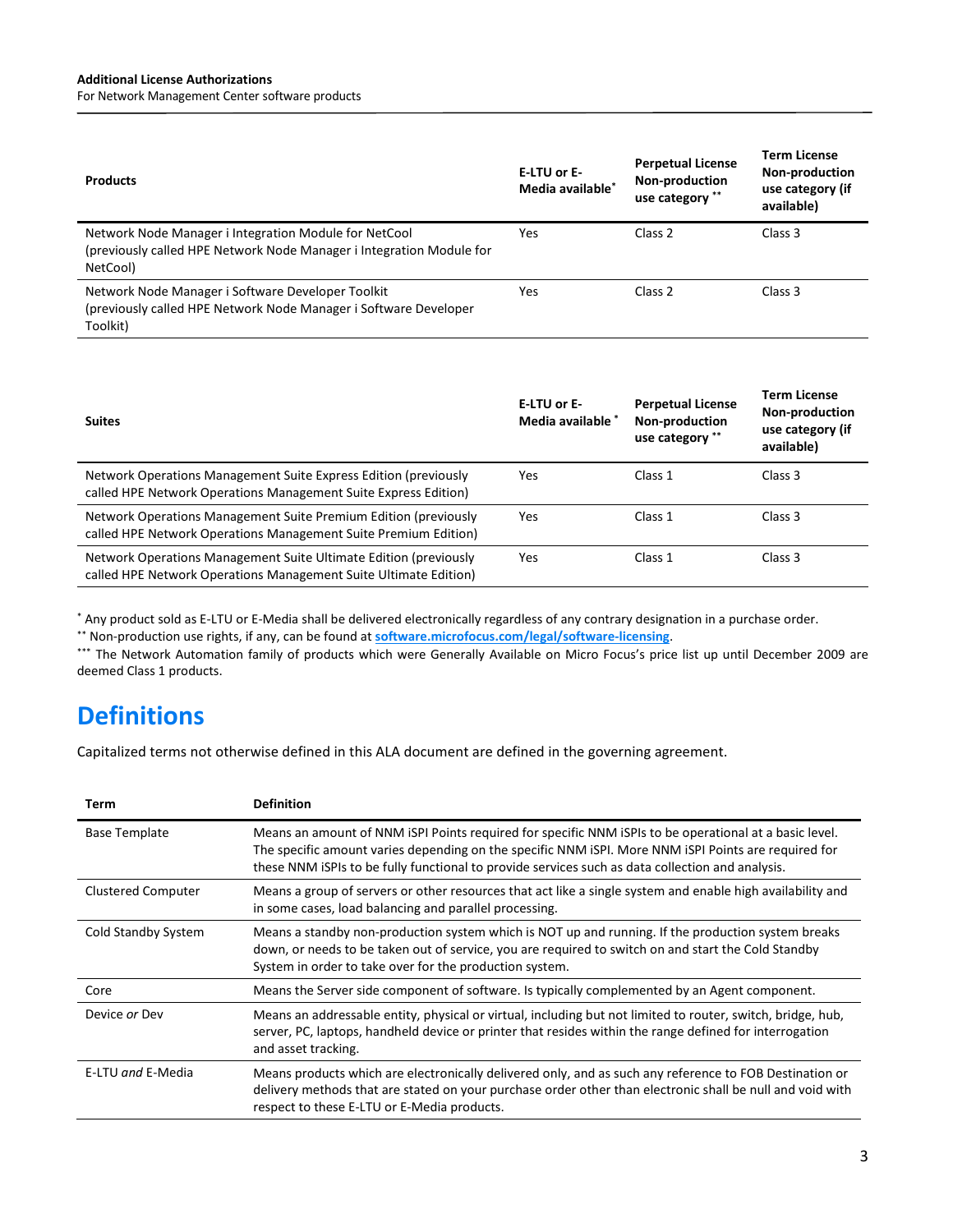For Network Management Center software products

| Term                                                            | <b>Definition</b>                                                                                                                                                                                                                                                                                                        |
|-----------------------------------------------------------------|--------------------------------------------------------------------------------------------------------------------------------------------------------------------------------------------------------------------------------------------------------------------------------------------------------------------------|
| Global Network<br>Management (GNM)                              | Means an NNMi environment of multiple NNMi Management Stations, where at least one NNMi Global<br>Manager is receiving information from one or more NNMi Regional Managers.                                                                                                                                              |
| <b>Hot Standby System</b>                                       | Means a non-production system which is up and running, ready to take over from the production system<br>if the production system breaks down or needs to be taken out of service.                                                                                                                                        |
| Instance                                                        | Means each implementation of the application installed on a Server.                                                                                                                                                                                                                                                      |
| Internal Use                                                    | Means access and Use of the software for purposes of supporting your internal operations or functions.                                                                                                                                                                                                                   |
| IP Phone                                                        | Means a dedicated network Device that converts voice into Internet Protocol ("IP") packets for<br>telephone service, and are discovered through a Voice over Internet Protocol ("VoIP") call controller.                                                                                                                 |
| LTU                                                             | Means License To Use.                                                                                                                                                                                                                                                                                                    |
| Mesh                                                            | Means a collection of two or more NA Cores that are replicating data with each other.                                                                                                                                                                                                                                    |
| NA Node                                                         | Means a managed Device (module) that has its own configuration for the purpose of being managed by<br>Network Automation. Note: Network Devices and Nodes are not always the same thing e.g. a switch (one<br>Network Device) may have three nodes: one switching card, one routing card and one backup routing<br>card. |
| NA Node Pack                                                    | Means a predetermined number of NA Nodes.                                                                                                                                                                                                                                                                                |
| <b>Network Automation (NA)</b><br><b>Horizontal Scalability</b> | Means two or more NA Cores connected as a Mesh to a common database.                                                                                                                                                                                                                                                     |
| Network Automation (NA)<br>MultiMaster                          | Means two or more NA Cores connected as a Mesh each with their own dedicated database.                                                                                                                                                                                                                                   |
| Network Distributed<br>System                                   | Means an Network Automation installation with multiple Cores that work together in a Mesh.                                                                                                                                                                                                                               |
| NNM Cold Standby<br>System                                      | Means a Non-Production standby system which has the Network Node Manager i software product<br>installed, but is either shutdown or is not concurrently running any of the product's processes.                                                                                                                          |
| NNM Development and<br><b>Test System</b>                       | Means a Non-Production system which has the Network Node Manager i software product installed, and<br>is concurrently running some or all of the product's processes for the purpose of a) developing your add-<br>on applications; b) migration testing; or c) pre-production staging.                                  |
| NNMi Global Manager                                             | Means a NNMi Management Station which functions in the role or receiving and consolidating<br>information from one or more NNMi Regional Manager(s).                                                                                                                                                                     |
| NNMi Hot Standby System                                         | Means a Non-Production standby system which has the Network Node i Manager software product<br>installed, and is concurrently running some or all of the product's processes.                                                                                                                                            |
| <b>NNM ISPI Points</b>                                          | Means the Base Templates and metrics you are is authorized to use or monitor.                                                                                                                                                                                                                                            |
| NNMi Management<br>Station                                      | Means the software component of the Network Node Manager i software product that constitutes the<br>central entity, where all messages are received, processed, stored and forwarded to the operator GUI.                                                                                                                |
| NNMi Node                                                       | Means a collection of network interfaces that the NNMi Management Station software can pragmatically<br>associate together.                                                                                                                                                                                              |
| NNMi Node Pack                                                  | Means a predetermined number of manageable Nodes.                                                                                                                                                                                                                                                                        |
| <b>NNMi Production System</b>                                   | Means a system which has a Network Node Manager i software product installed and is running some or<br>all of the product's processes to be used for collecting data, executing product logic, or sending/receiving<br>messages.                                                                                         |
| NNMi Regional Manager                                           | Means a NNMi Management Station which supplies information to one or more NNMi Global Managers.                                                                                                                                                                                                                          |
| <b>Nodes</b>                                                    | Means a type of node as further defined in the Software specific terms below.                                                                                                                                                                                                                                            |
| NOM Node                                                        | Means a discovered network element which can be discretely configured or monitored for the purpose<br>of being managed by Network Operations Management Suite.                                                                                                                                                           |
| Non-Production or<br>ΝP                                         | Means internal use which is limited to Use on Development and Test Systems and Hot and/or Cold<br>Standby Systems. This NP license requires the previous purchase of the equivalent or greater production                                                                                                                |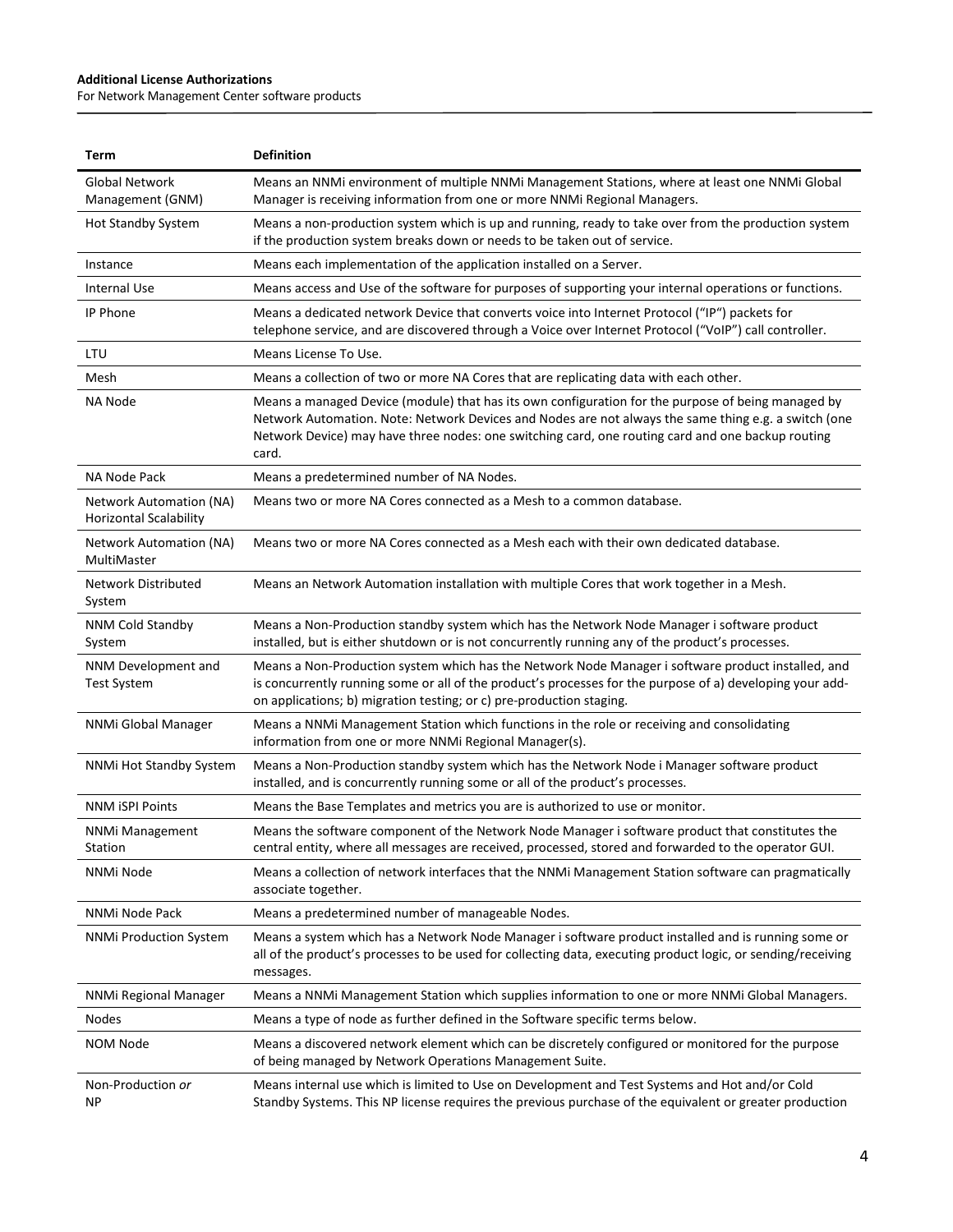For Network Management Center software products

| Term                                                     | <b>Definition</b>                                                                                                                                                                                                                                                                                                                                                                  |
|----------------------------------------------------------|------------------------------------------------------------------------------------------------------------------------------------------------------------------------------------------------------------------------------------------------------------------------------------------------------------------------------------------------------------------------------------|
|                                                          | licenses. Support for NP licenses is restricted to the period of and current status of the equivalent<br>production license.                                                                                                                                                                                                                                                       |
| Non-Production Dev Test<br>or NP DV                      | Means internal use which is limited to Development and Test Systems.                                                                                                                                                                                                                                                                                                               |
| Non-SNMP enabled<br><b>Virtual Machines</b>              | Means OS images hosted on a hypervisor that do not implement a Simple Network Management<br>Protocol ("SNMP") management agent, and are discovered through an exposed API on the hypervisor.                                                                                                                                                                                       |
| <b>Operations Bridge</b><br>Reporter Node or OBR<br>Node | Means a real or virtual computer system, or a Device (for example printer, router or bridge) in a network.                                                                                                                                                                                                                                                                         |
| Points                                                   | Means the numerical tracking system representing the total number of metrics you are authorized to<br>execute.                                                                                                                                                                                                                                                                     |
| QA Probe                                                 | Means an agent based probe which generates specific type of network traffic in a continuous, reliable,<br>and predictable manner for measuring end to end network performance like jitter, latency and packet<br>loss.                                                                                                                                                             |
| Satellite                                                | Means gateway software that interoperates with a standard Core or a Non-Production Core.                                                                                                                                                                                                                                                                                           |
| Server                                                   | Means any designated computer system in which an Instance or Instances of the software is installed.                                                                                                                                                                                                                                                                               |
| <b>Solution Template</b>                                 | Means a set of SiteScope monitor configurations with predefined thresholds for a given technology.<br>Solution Templates may include a password-protected best practices document.                                                                                                                                                                                                 |
| Suite                                                    | Means two or more software products combined into a single license offering. The specific software<br>products included in a Suite are specified in the Software Specific License Terms below. Software<br>products included in a Suite are governed by the individual authorizations and use restrictions associated<br>with each software product.                               |
| <b>Traffic Collector</b><br>Connection                   | Means the association of an Instance of Network Node Manager i Smart Plug-in Performance for Traffic<br>with a remote Instance of a flow collector for the purpose of receiving flow data from the flow collector.                                                                                                                                                                 |
| Unit                                                     | Means a rationalized unit of licensing that provides entitlement to multiple metrics in a pre-defined<br>ratio. This licensing Unit enables a customer to purchase entitlement as Units and apply it to any of the<br>underlying metrics defined by the Unit. See software specific license terms for the definition of Unit for<br>products and suites that are licensed by Unit. |
| Unlimited NNMi Nodes                                     | Means that the NNMi Management System software does not programmatically limit to the number of<br>Nodes that can be managed from that Instance of the NNMi Management Station software; however,<br>there are practical limits based on overall system resources, system performance, and constraints of the<br>operating system.                                                 |
| Unlimited NNM iSPI<br>Points                             | Means that the NNMi Management System software does not programmatically limit to the number of<br>NNM ISPI Points that can be managed from that Instance of the Management Station software; however,<br>there are practical limits based on overall system resources, system performance, and constraints of the<br>operating system.                                            |
| Use                                                      | Means to install, store, load, execute and display once copy of the software.                                                                                                                                                                                                                                                                                                      |

# **Software specific license terms**

Software products with software specific license terms are described below. Software products covered by this ALA document (as listed above) and not covered in this section do not have software specific license terms.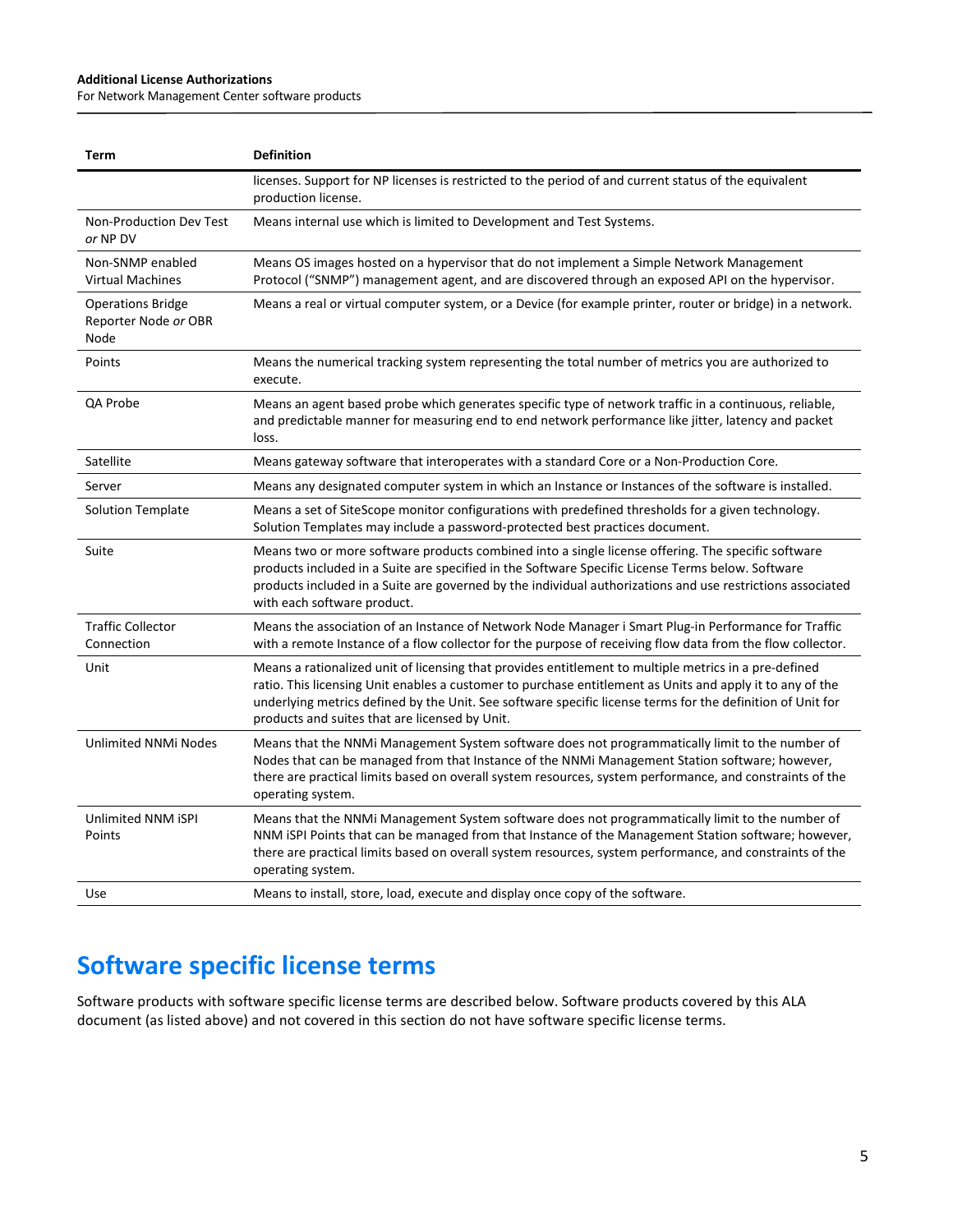## **Intelligent Management Center for Network Node Manager i (previously called HPE Intelligent Management Center for HPE Network Node Manager i)**

Intelligent Management Center for Network Node Manager i is licensed by Node Pack. For the purposes of Intelligent Management Center for Network Node Manager i, a Node Pack is an NNMi Node Pack. An Intelligent Management Center for Network Node Manager i software product is licensed for use on a single computer or Clustered Computer. The reference to NNMi Node Packs reflects the number of NNMi Nodes that the Licensee may concurrently monitor.

## **Network Automation, Network Automation Premium Edition, Network Automation Ultimate Edition (previously called HPE Network Automation, HPE Network Automation Premium Edition, HPE Network Automation Ultimate Edition)**

**Network Automation** is licensed per Node per Core. **Network Automation Premium Edition** and **Network Automation Ultimate Edition** are licensed per Node. For the purposes of the Network Automation software products, a Node means an NA Node. Network Automation Premium Edition licenses do not include policy compliance related features. All customers of Network Automation, Network Automation Premium Edition, and Network Automation Ultimate Edition are entitled to the use of Operations Bridge Reporter Standard Edition (OBR). Operations Bridge Reporter is licensed by OBR Node. Each OBR Node represents 10 NA Nodes and includes reporting, collection and customization for Network Automation reports only. This Operations Bridge Reporter Standard Edition license can only be used in conjunction with these Network Automation software products. Customers with active support contracts for Network Automation, Network Automation Premium Edition and Network Automation Ultimate Edition and who have already installed BSA Essentials reporting software prior to December 20, 2015, will continue to be entitled to the use of BSA Essentials to the obsolescence dates posted on MySupport at **[softwaresupport.softwaregrp.com/obsolescence-migrations](https://softwaresupport.softwaregrp.com/obsolescence-migrations)**. The BSA Essentials license can only be used in conjunction with these Network Automation software products. No other customers of these Network Automation software products are entitled to the use of BSA Essentials.

Network Automation Node Packs are only licensed to customers who purchased such licenses prior to December 1, 2013; the software specific license terms below only apply to Network Automation and not to Network Automation Premium Edition and Network Automation Ultimate Edition. Node Licenses are licensed in 50 Node Pack bundles. The quantity of Network Automation Node licenses purchased must be greater than or equal to the number of Nodes being managed. Each Network Automation Standard Core managing Nodes in a production environment must have separate Node licenses. There is no license quantity restriction on the number of Nodes configurable on a Network Automation Standard Core. Consult the Network Automation product guide for specific Node limits on the product due to hardware capacity constraints.

Network Automation Node licenses are also licensed in 50 Non-Production Node Pack bundles and enable use of both the Network Automation MultiMaster and Network Automation Horizontal Scalability features. Non-Production Node licenses are licensed for a single separate server that is separate from the production version. Non-Production server must have an equal number of non-production Network Node licenses as the number of production Node licenses on a standard Core in order to function. If Non-Production installs of the software are used in a Network Distributed System, each Server install of the software must have its own Non-Production or production licenses and all Servers in the Network Distributed System must have an equal number of licenses. Within any Network Distributed System, one Server must have standard Node licenses and the other servers in the Network Distributed System must have an equal number of Non-Production licenses for the Network Distributed System to function properly.

Non-Production Dev Test licenses require the previous purchase of the equivalent or greater production licenses. Support for Non-Production Dev Test licenses is restricted to the period of and current status of the equivalent production license. Production and Non-Production Node licenses require the use of non-Micro Focus third party databases that are not included as part of the Node license.

The Network Automation Node Pack Non-Production Nodes software LTU/E-LTU is required to activate the NA Horizontal Scalability capability.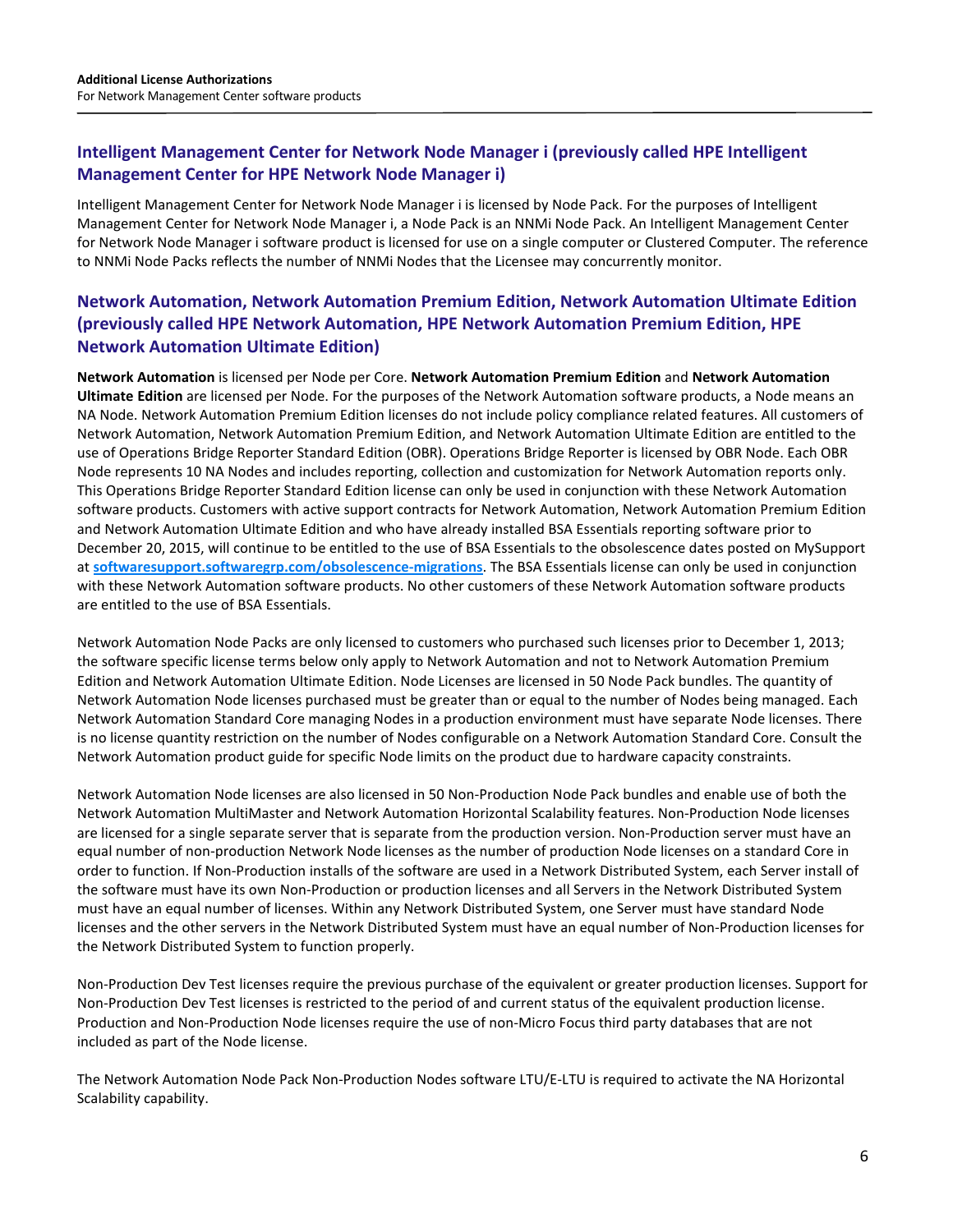The Network Automation Node Pack Non-Production Nodes software LTU/E-LTU is required to activate the NA MultiMaster capability a meshed Core software installation without database replication.

An Network Automation Satellite license permits a separate Server and or Device to act as an intermediary point for sending and receiving Network Automation traffic to/from Nodes to the Core and also adds the ability to handle Nodes with duplicate IP addresses. Network Automation Satellite must have the same number of Satellite licenses in the production environment as in the Non-Production environments.

You shall install and use Network Automation only as a complete product and may not use portions of such software on a standalone basis separate from Network Automation.

## **Network Node Manager i, Network Node Manager i Advanced, Micro Focus Network Node Manager i Premium Edition, Micro Focus Network Node Manager i Ultimate Edition**

**Network Node Manager i** (also referred to as Network Node Manager i Standard), **Network Node Manager i Advanced**, **Micro Focus Network Node Manager i Premium Edition** and **Micro Focus Network Node Manager i Ultimate Edition** are licensed per Node. For the purposes of the Network Node Manager i software products, a Node means an NNMi Node. The Network Node Manager i software products are licensed for use on a single computer or Clustered Computer. Nodes are only counted by the local NNMi Management Station. If they are replicated to a remote NNMi Management Station, they do not count against the license of the remote NNMi Management Station.

Network Node Manager i and Network Node Manager i Advanced Node Packs are only licensed to customers who purchased such licenses prior to December 1, 2013; the software specific license terms below only apply to Network Node Manager i and Network Node Manager i Advanced and not to Micro Focus Network Node Manager i Premium Edition and Micro Focus Network Node Manager i Ultimate Edition.

Depending on the implementation and use, an appropriate license is required for:

- NNMi Production System: Network Node Manager i software product LTU is required.
- For clarification only, installing an Network Node Manager i software product on a Clustered Computer only requires the Production LTU; a separate Non-Production LTU is not required.
- NNMi Cold Standby System (including Clustered Computers): Network Node Manager i software product Non-Production LTU is required.
- NNMi Development and Test System: Network Node Manager i software product Non-Production LTU is required.
- NNMi Hot Standby System (including Clustered Computers): Network Node Manager i software product Non-Production LTU is required.

A Network Node Manager i software product consists of three components for functionality: Management Station, Nodes and Smart Plug-Ins. The reference to Node Packs reflects the number of Nodes that you may concurrently monitor from the Management System and comes in various counts, including, but not limited to: 50 and Unlimited Nodes. Smart Plug-ins provide additional functionality to either NNMi or NNMi Advanced.

There are two types of Network Node Manager i Management Stations:

#### **Network Node Manager i (Standard functionality at the NNMi Management Station)**

An Network Node Manager i software product Node Pack License-To-Use (LTU) consists of two components: Management System and Nodes which are purchased in 50 Node Packs. While NNMi can enhance its functionality via the addition of NNMi Smart Plug-Ins, it has other limitations compared to NNM i Advanced, including the inability to function as a manager of other NNM i Management Stations (called Global Network Management).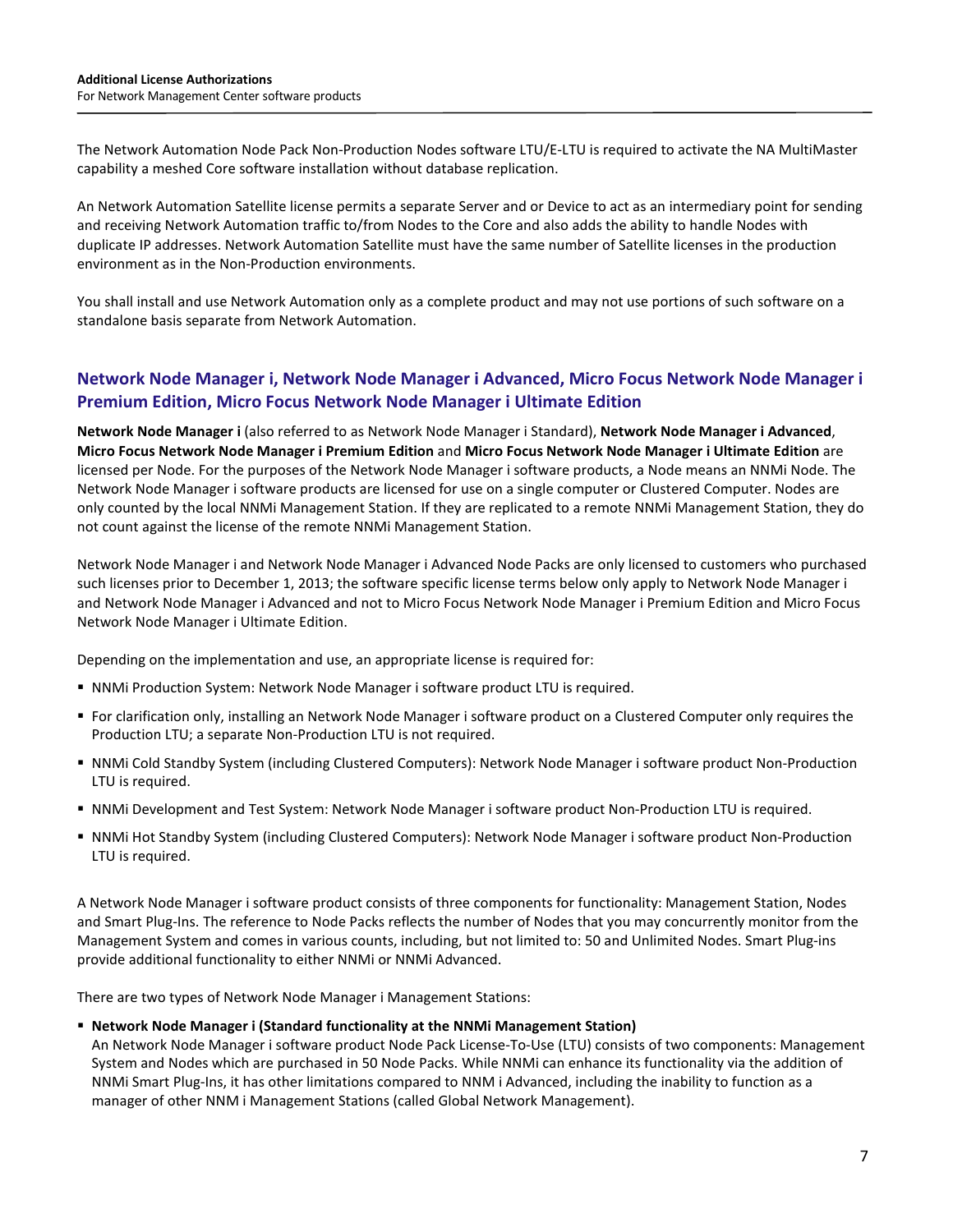#### **Network Node Manager i Advanced (Advanced functionality at the NNMi Management Station)**

An Network Node Manager i Advanced software product Node Pack License-To-Use (LTU) consists of two components: Management System and Nodes which are purchased in 50 Node Packs. NNMi Advanced has the unique ability to function as a NNMi Global Manager (GNM) within a Global Network Management environment. Any Node that exists in an NNMi Global Manager as well as an associated NNMi Regional Manager will be counted by the LTU of both NNMi Management Stations. Additional NNMi 50-Node Pack Licenses, above what's required for Local Management Stations, may need to be purchased to implement a GNM environment.

## **Network Node Manager i Smart Plug-ins (previously called HPE Network Node Manager i Smart Plugins)**

Network Node Manager i Smart Plug-ins consist of additional functionality that comes with either Micro Focus Network Node Manager i Premium Edition or Micro Focus Network Node Manager i Ultimate Edition or is being sold separately for Network Node Manager i and Network Node Manager i Advanced. Micro Focus Network Node Manager i Premium Edition does not include the following Smart Plug-ins: iSPI for IP Multicast, iSPI for IP Telephony, iSPI for MPLS, iSPI NET, and iSPI Performance for Traffic.

Network Node Manager i Smart Plug-ins are only licensed separately to customers who purchased such licenses prior to December 1, 2013; the software specific license terms below only apply to licenses sold for use with Network Node Manager i and Network Node Manager i Advanced and not with Micro Focus Network Node Manager i Premium Edition and Micro Focus Network Node Manager i Ultimate Edition.

An Network Node Manager i Smart Plug-ins software product NNM iSPI Node Pack License-To-Use (LTU) consists of two components: Management System and Nodes. For the purposes of the Network Node Manager i Smart Plug-in software products, a Node means an NNMi Node. The reference to Node Packs reflects the number of Nodes that you may concurrently monitor from the Management System and comes in various counts, including, but not limited to: 50 and Unlimited Nodes.

An Network Node Manager i Smart Plug-ins software product NNM iSPI Point Pack License-To-Use (LTU) consists of NNM iSPI Points. The reference to Point Packs reflects the number of NNM iSPI Points you may use to concurrently enable NNM iSPI Base Templates and monitor metrics from the Management System and comes in various counts, including, but not limited to: 100 and Unlimited NNM iSPI Points.

| <b>Smart Plug-In</b>                     | <b>Covers</b>         |
|------------------------------------------|-----------------------|
| <b>NNM ISPI IP Telephony</b>             |                       |
| Each NNM ISPI Telephony Base Template    | 1,000 NNM iSPI Points |
| Each IP Phone Node                       | 1 NNM iSPI Point      |
| Each IP Gateway Node                     | 3 NNM iSPI Points     |
| Each IP PBX/System Node                  | 7 NNM iSPI Points     |
| <b>NNM ISPI MPLS</b>                     |                       |
| Each NNM ISPI MPLS Base Template         | 5,000 NNM iSPI Points |
| Each Label Switch Router (LSR) Node      | 4 NNM iSPI Points     |
| Each OSI Layer-3 VRF Interface           | 4 NNM iSPI Points     |
| Each OSI Layer-2 Forwarding Interfaces   | 5 NNM iSPI Points     |
| <b>NNM ISPI IP Multicast</b>             |                       |
| Each NNM ISPI IP Multicast Base Template | 1,500 NNM iSPI Points |
| Each IP Multicast Node                   | 5 NNM iSPI Points     |

NNM iSPI Nodes and NNM iSPI Points may be used to enable monitoring of the following network technologies, as per below: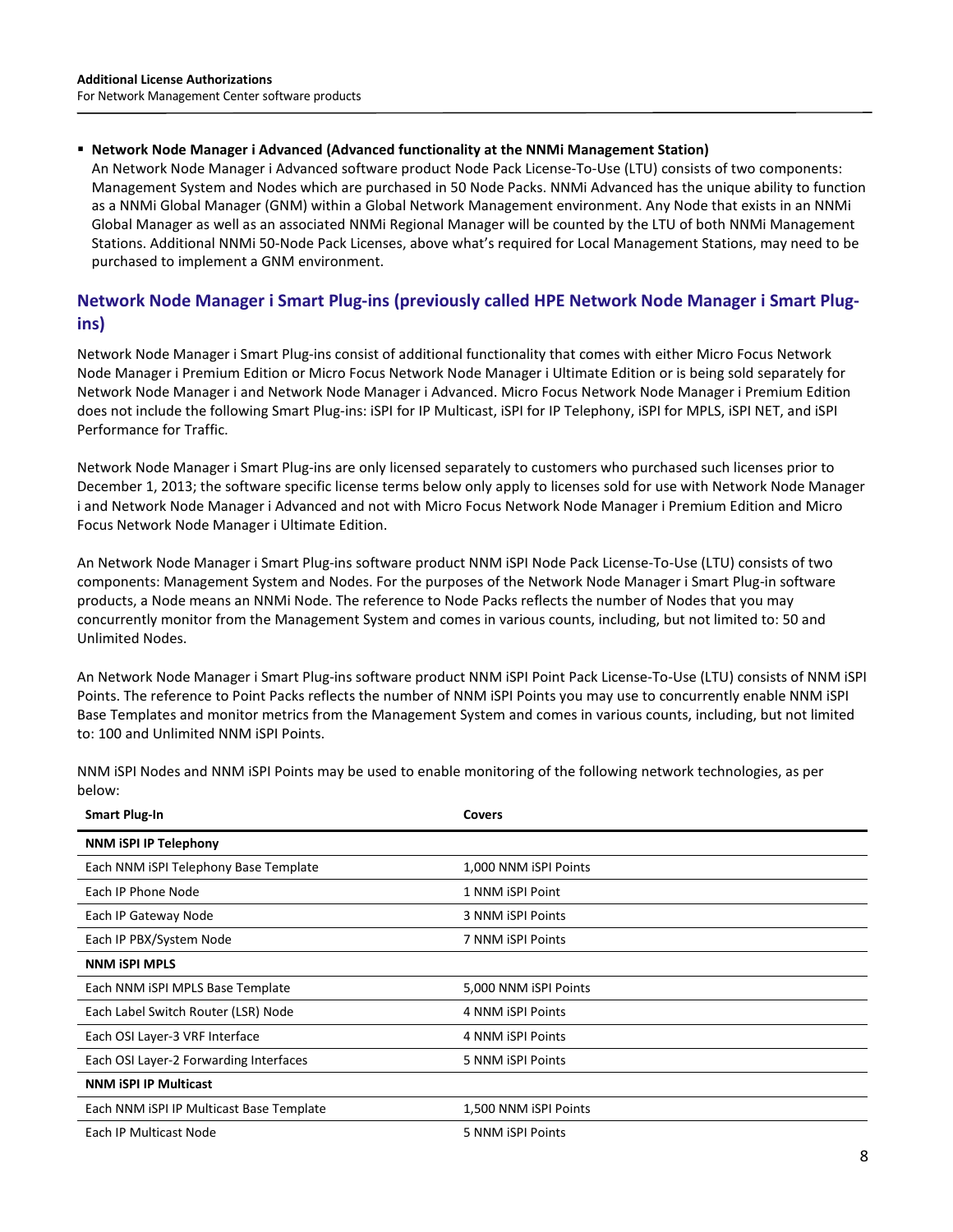For Network Management Center software products

| <b>Smart Plug-In</b>                    | <b>Covers</b>     |
|-----------------------------------------|-------------------|
| Each IP Multicast Source Group, N(S,G)  | 4 NNM iSPI Points |
| <b>NNM ISPI NET</b>                     |                   |
| Each Node                               | 1 NNM iSPI Node   |
| <b>NNM ISPI Performance for Metrics</b> |                   |
| Each Node                               | 1 NNM iSPI Node   |
| NNM ISPI Performance for QA             |                   |
| Each QA Probe                           | 1 NNM iSPI Point  |
| NNM ISPI Performance for Traffic        |                   |
| Each sFlow Interface                    | 1 NNM iSPI Point  |
| Each NetFlow Interface                  | 5 NNM iSPI Points |
| <b>NNM ISPI for Performance</b>         |                   |
| Each Node                               | 1 NNM iSPI Node   |

## **Network Management Center Suite offerings**

| <b>Suite</b>                                                                                                                                                         | <b>Offering includes</b>                                                                                                                                                                                                                                                                                                                                                                                                                                                                                                                                                                                                                                                                                                                                                                      |
|----------------------------------------------------------------------------------------------------------------------------------------------------------------------|-----------------------------------------------------------------------------------------------------------------------------------------------------------------------------------------------------------------------------------------------------------------------------------------------------------------------------------------------------------------------------------------------------------------------------------------------------------------------------------------------------------------------------------------------------------------------------------------------------------------------------------------------------------------------------------------------------------------------------------------------------------------------------------------------|
| Network Node Manager i + Network<br>Node Manager i Smart Plug-In<br><b>Performance for Metrics</b>                                                                   | ■ 1 Network Node Manager i 50 Node Pack<br>■ 1 Network Node Manager i Smart Plug-In Performance for Metrics 50 Node Pack                                                                                                                                                                                                                                                                                                                                                                                                                                                                                                                                                                                                                                                                      |
| Network Node Manager i + Network<br>Node Manager i Smart Plug-In<br>Performance for Metrics + Network<br>Node Manager i Smart Plug-In<br>Network Engineering Toolset | ■ 1 Network Node Manager i 50 Node Pack<br>■ 1 Network Node Manager i Smart Plug-In Performance for Metrics 50 Node Pack<br>" 1 Network Node Manager i Smart Plug-In Network Engineering Toolset 50 Node Pack                                                                                                                                                                                                                                                                                                                                                                                                                                                                                                                                                                                 |
| <b>Network Operations Management</b><br><b>Suite Express Edition</b><br>1 Unit                                                                                       | • 1 NOM Node or 10 IP Phones or 10 non-SNMP enabled Virtual Machines and includes:<br>. 1 NNMi Node of Micro Focus Network Node Manager i Premium Edition without IP SLA<br>monitoring<br>• 1 NA Node of Micro Focus Network Automation Premium Edition without configuration<br>change deployments or operating system upgrades.                                                                                                                                                                                                                                                                                                                                                                                                                                                             |
| <b>Network Operations Management</b><br><b>Suite Express Edition</b><br>10 Units                                                                                     | • 10 NOM Nodes or 100 IP Phones or 100 non-SNMP enabled Virtual Machines and includes:<br>• 10 NNMi Node of Network Node Manager i Premium Edition without IP SLA monitoring<br>. 10 NA Nodes of Network Automation Premium Edition without configuration change<br>deployments or operating system upgrades.                                                                                                                                                                                                                                                                                                                                                                                                                                                                                 |
| <b>Network Operations Management</b><br><b>Suite Premium Edition</b><br>1 Unit                                                                                       | <b>. 1 NOM Node or 10 IP Phones or 10 non-SNMP enabled Virtual Machines and includes:</b><br>. 1 NNMi Node of Micro Focus Network Node Manager i Ultimate Edition without IP<br>Telephony, IP Multicast or MPLS Monitoring or the orchestration capability in the Network<br>Node Manager i Smart Plug-In Network Engineering Toolset.<br>• 1 NA Node of Network Automation Premium Edition<br>• Up to every 1000 NOM Nodes provide ability to create 1 Business Value Dashboard; this<br>usage is restricted to Network Operations Management Suite specific dashboarding only.<br>• Operations Bridge Reporter, licensed by OBR Node; each OBR Node represents 10 NOM<br>Nodes and includes reporting, collection and customization of Network Operations<br>Management Suite reports only. |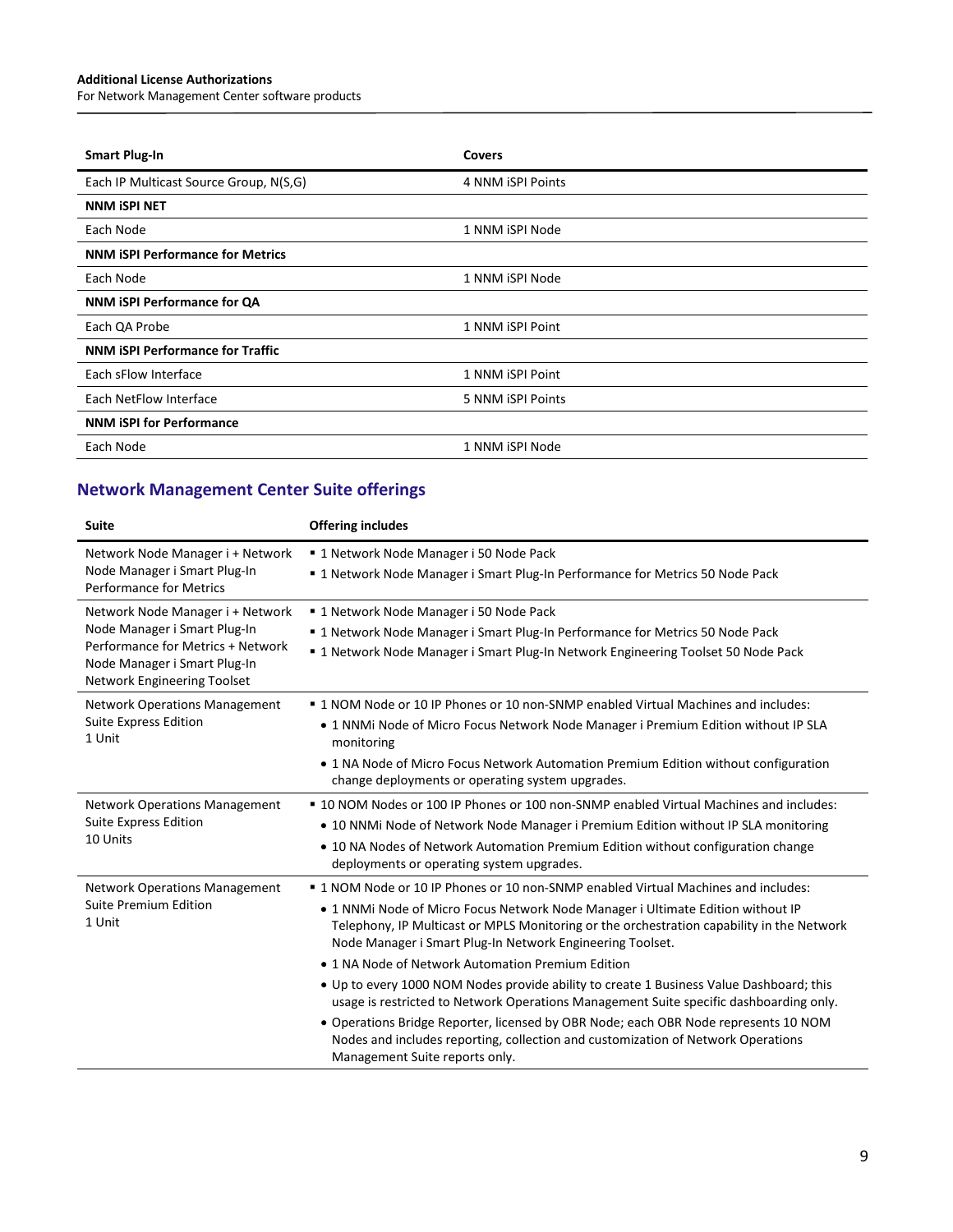For Network Management Center software products

| <b>Suite</b>                                                                      | <b>Offering includes</b>                                                                                                                                                                                                                                                                                                                                                                                                                                                                                                                                                                                                                                                                  |
|-----------------------------------------------------------------------------------|-------------------------------------------------------------------------------------------------------------------------------------------------------------------------------------------------------------------------------------------------------------------------------------------------------------------------------------------------------------------------------------------------------------------------------------------------------------------------------------------------------------------------------------------------------------------------------------------------------------------------------------------------------------------------------------------|
| <b>Network Operations Management</b><br>Suite Premium Edition<br>10 Units         | " 10 NOM Nodes or 100 IP Phones or 100 non-SNMP enabled Virtual Machines and includes:<br>. 10 NNMi Nodes of Micro Focus Network Node Manager i Ultimate Edition without IP<br>Telephony, IP Multicast or MPLS Monitoring or the orchestration capability in the Network<br>Node Manager i Smart Plug-In Network Engineering Toolset.<br>• 10 NA Nodes of Network Automation Premium Edition<br>. Up to every 1000 NOM Nodes provide ability to create 1 Business Value Dashboard; this<br>usage is restricted to Network Operations Management Suite specific dashboarding only.<br>. Operations Bridge Reporter, licensed by OBR Node; each OBR Node represents 10 NOM                  |
|                                                                                   | Nodes and includes reporting, collection and customization of Network Operations<br>Management Suite reports only.                                                                                                                                                                                                                                                                                                                                                                                                                                                                                                                                                                        |
| <b>Network Operations Management</b><br><b>Suite Ultimate Edition</b><br>1 Unit   | ■ 1 NOM Node or 10 IP Phones or 10 non-SNMP enabled Virtual Machines and includes:<br>• 1 NNMi Node of Micro Focus Network Node Manager i Ultimate Edition<br>• 1 NA Node of Network Automation Ultimate Edition                                                                                                                                                                                                                                                                                                                                                                                                                                                                          |
|                                                                                   | • Includes Operations Orchestration Studio (only with Network Operations Management Suite<br>Ultimate Edition version 2018.02 and higher). The bundled Operations Orchestration within<br>Network Operations Management can be used through invocation only from or to NOM<br>components. This usage is available only for network process orchestration use cases within<br>the context of a NOM node. For other use cases such as general purpose IT Process<br>Orchestration (Runbook Automation, Cloud Management, DevOps, hybrid workflow<br>authoring and OO Chatops), it is required to purchase a Hybrid IT Orchestrator Add-on<br>license which will provide unrestricted usage. |
|                                                                                   | . Up to every 100 NOM Nodes provide ability to create 1 Business Value Dashboard; this<br>usage is restricted to Network Operations Management Suite specific dashboarding only.<br>Operations Bridge Reporter, licensed by OBR Node; each OBR Node represents 10 NOM<br>Nodes and includes reporting, collection and customization of Network Operations                                                                                                                                                                                                                                                                                                                                 |
|                                                                                   | Management Suite reports only.                                                                                                                                                                                                                                                                                                                                                                                                                                                                                                                                                                                                                                                            |
| <b>Network Operations Management</b><br><b>Suite Ultimate Edition</b><br>10 Units | ■ 10 NOM Nodes or 100 IP Phones or 100 non-SNMP enabled Virtual Machines and includes:<br>• 10 NNMi Nodes of Micro Focus Network Node Manager i Ultimate Edition<br>• 10 NA Nodes of Network Automation Ultimate Edition                                                                                                                                                                                                                                                                                                                                                                                                                                                                  |
|                                                                                   | • Includes Operations Orchestration Studio (only with Network Operations Management Suite<br>Ultimate Edition version 2018.02 and higher). The bundled Operations Orchestration within<br>Network Operations Management can be used through invocation only from or to NOM<br>components. This usage is available only for network process orchestration use cases within<br>the context of a NOM node. For other use cases such as general purpose IT Process<br>Orchestration (Runbook Automation, Cloud Management, DevOps, hybrid workflow<br>authoring and OO Chatops), it is required to purchase a Hybrid IT Orchestrator Add-on<br>license which will provide unrestricted usage. |
|                                                                                   | . Up to every 100 NOM Nodes provide ability to create 1 Business Value Dashboard; this<br>usage is restricted to Network Operations Management Suite specific dashboarding only.<br>· Operations Bridge Reporter, licensed by OBR Node; each OBR Node represents 10 NOM<br>Nodes and includes reporting, collection and customization of Network Operations<br>Management Suite reports only.                                                                                                                                                                                                                                                                                             |